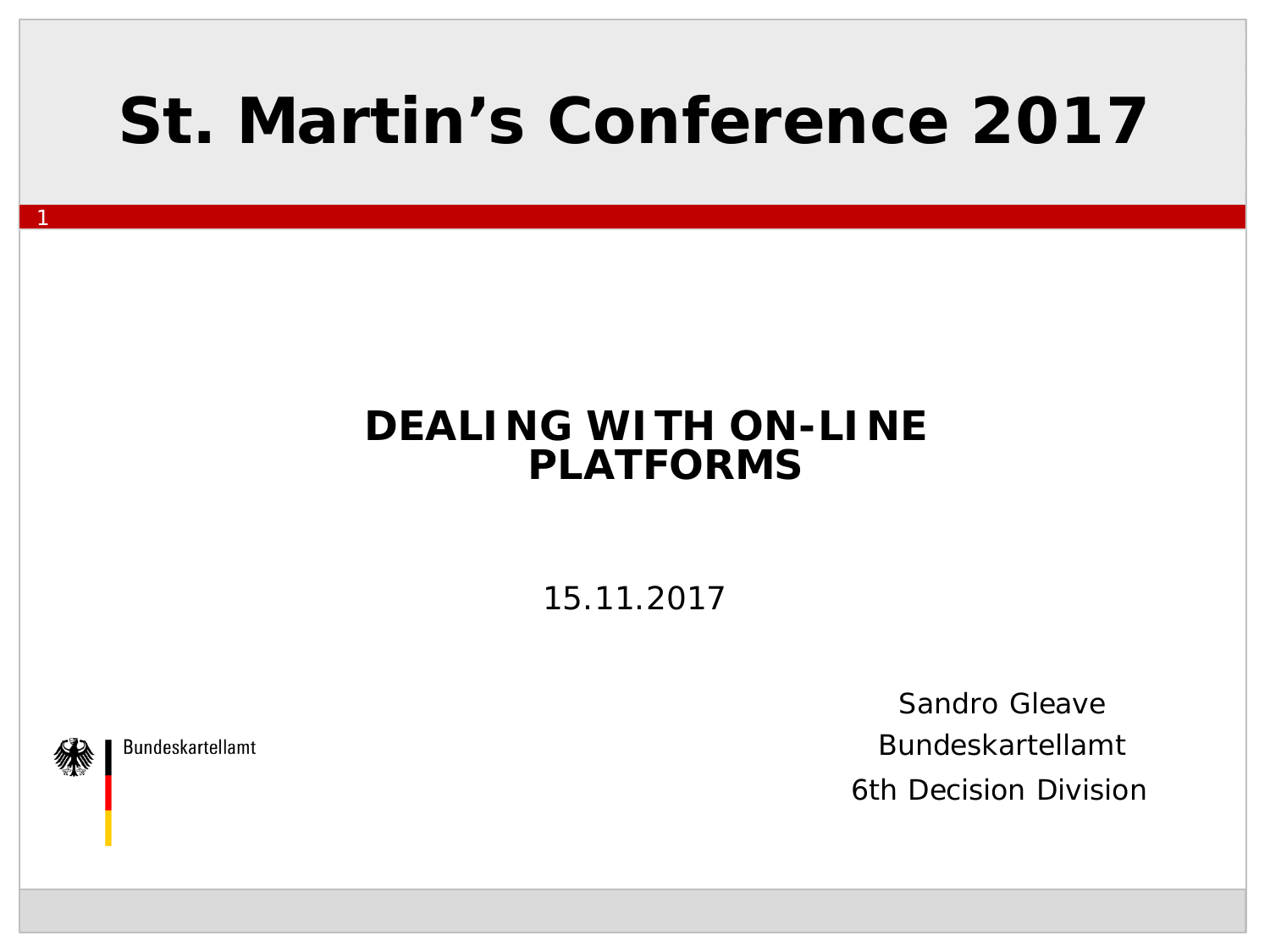## Think Tank Internet

- 6 people working group within 6th division
- **6th division particularly concerned with internet** cases
- In-depth conceptual work for actual cases ongoing during TT-process
- Results laid down in working paper

2

I along with case reports and recommendations for national lawmaker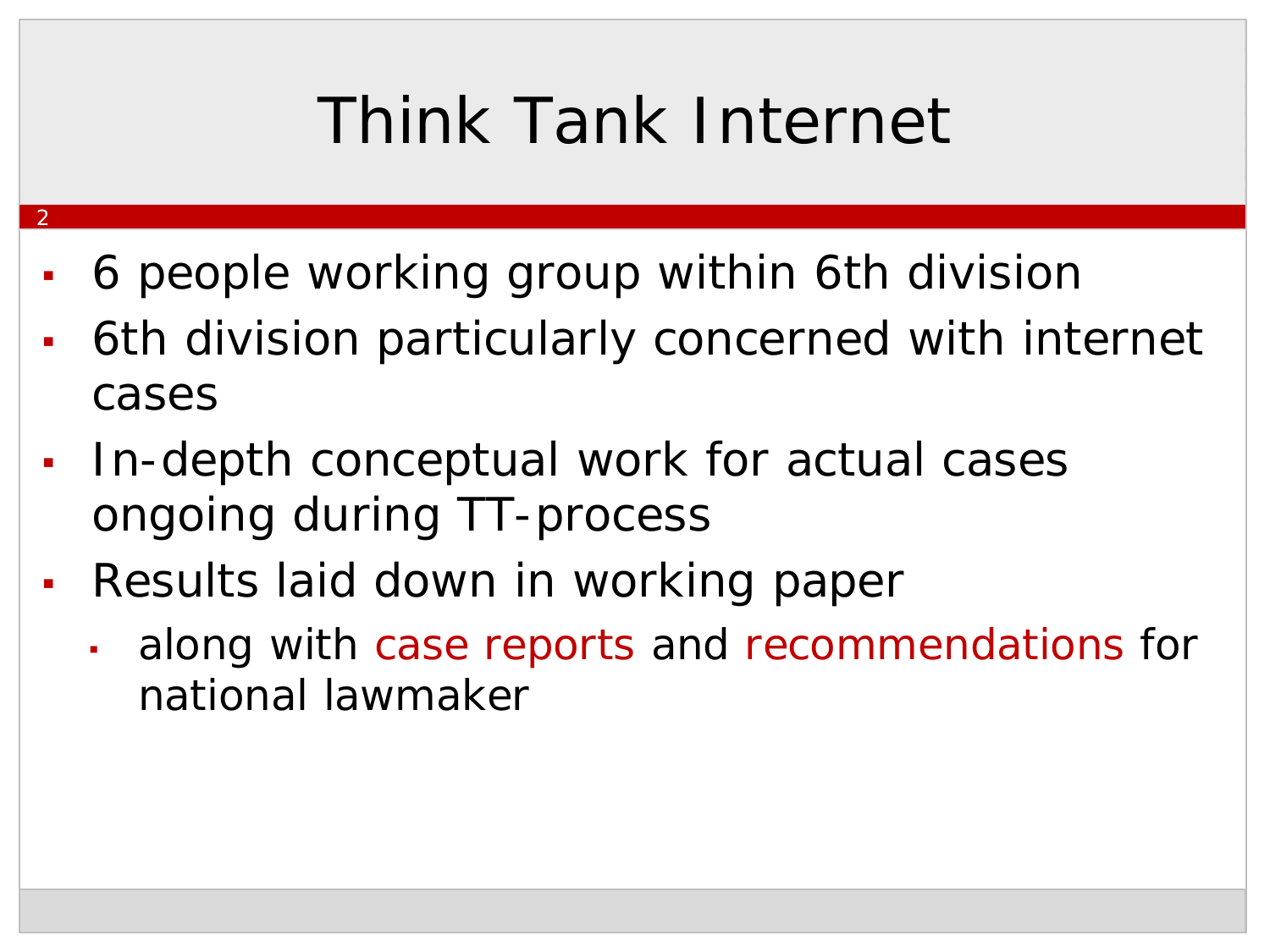# List of Topics

▪ Terms and definitions

- Economic views on transaction platforms
- **Possibility of a single platform market**
- Market with no money flow
- Network effects and economies of scale
	- including "tipping"
- Single homing, multi-homing
- Relevance of market shares
- Innovation and disruption in Internet economy
- Market power and access to data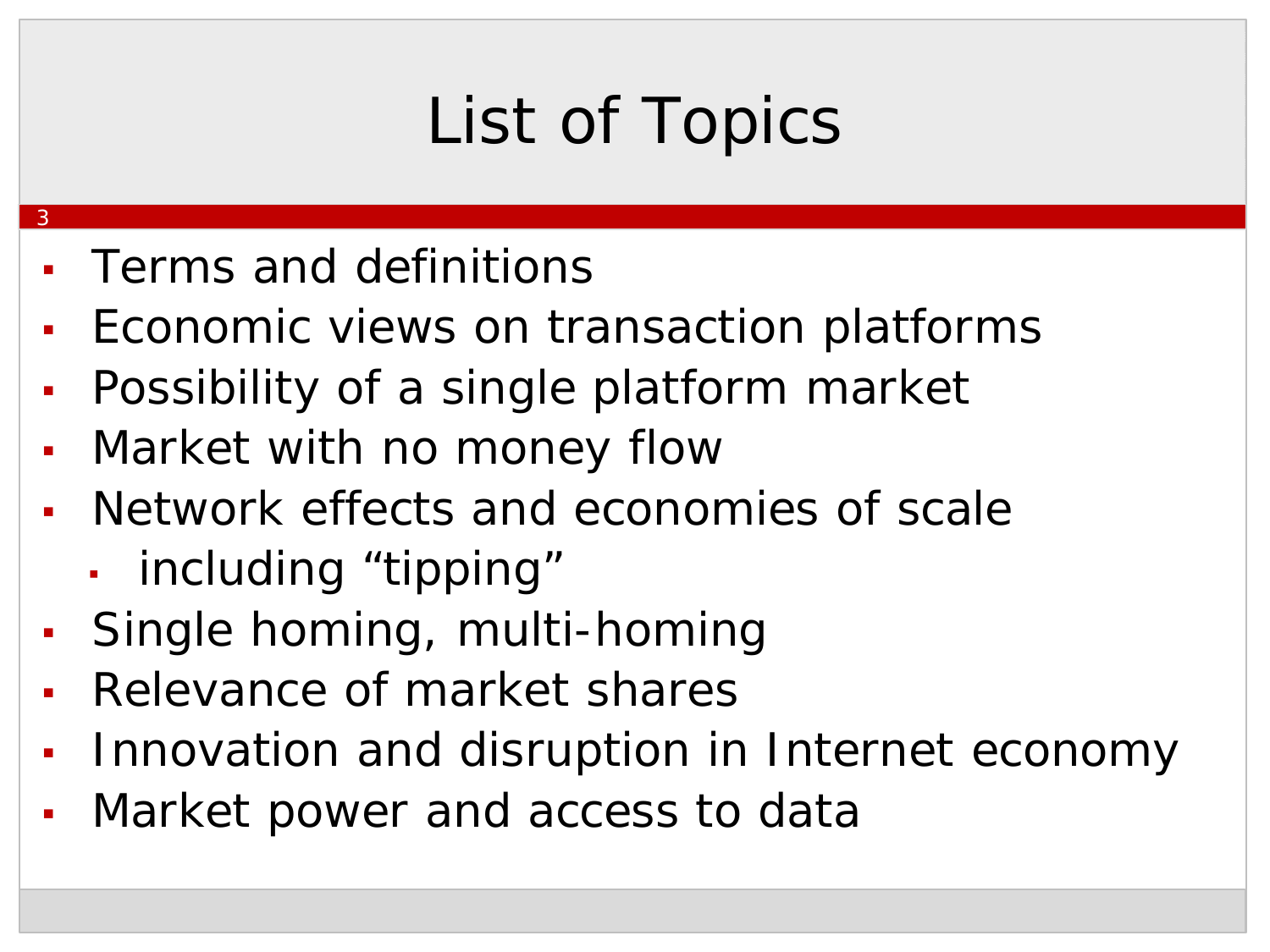#### **Cases**

- Google/VG Media abuse case
- Immonet/Immowelt merger case
- P7S1/Verivox merger case

- Parship/Elitepartner merger case
- CTS Eventim/FKP Scorpio merger case
- Facebook abuse case ongoing
- CTS Eventim abuse case ongoing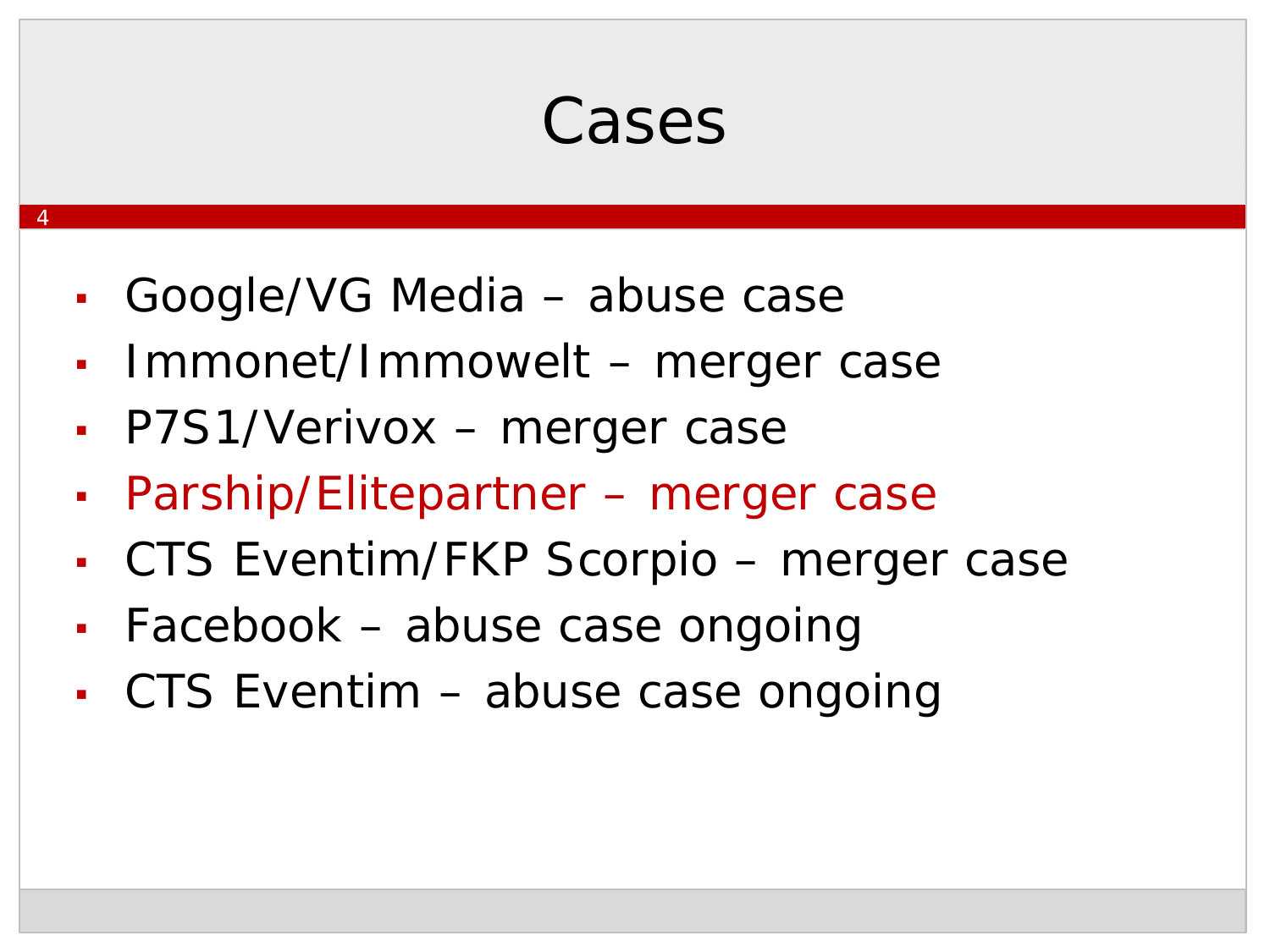

und Singles mit Niveau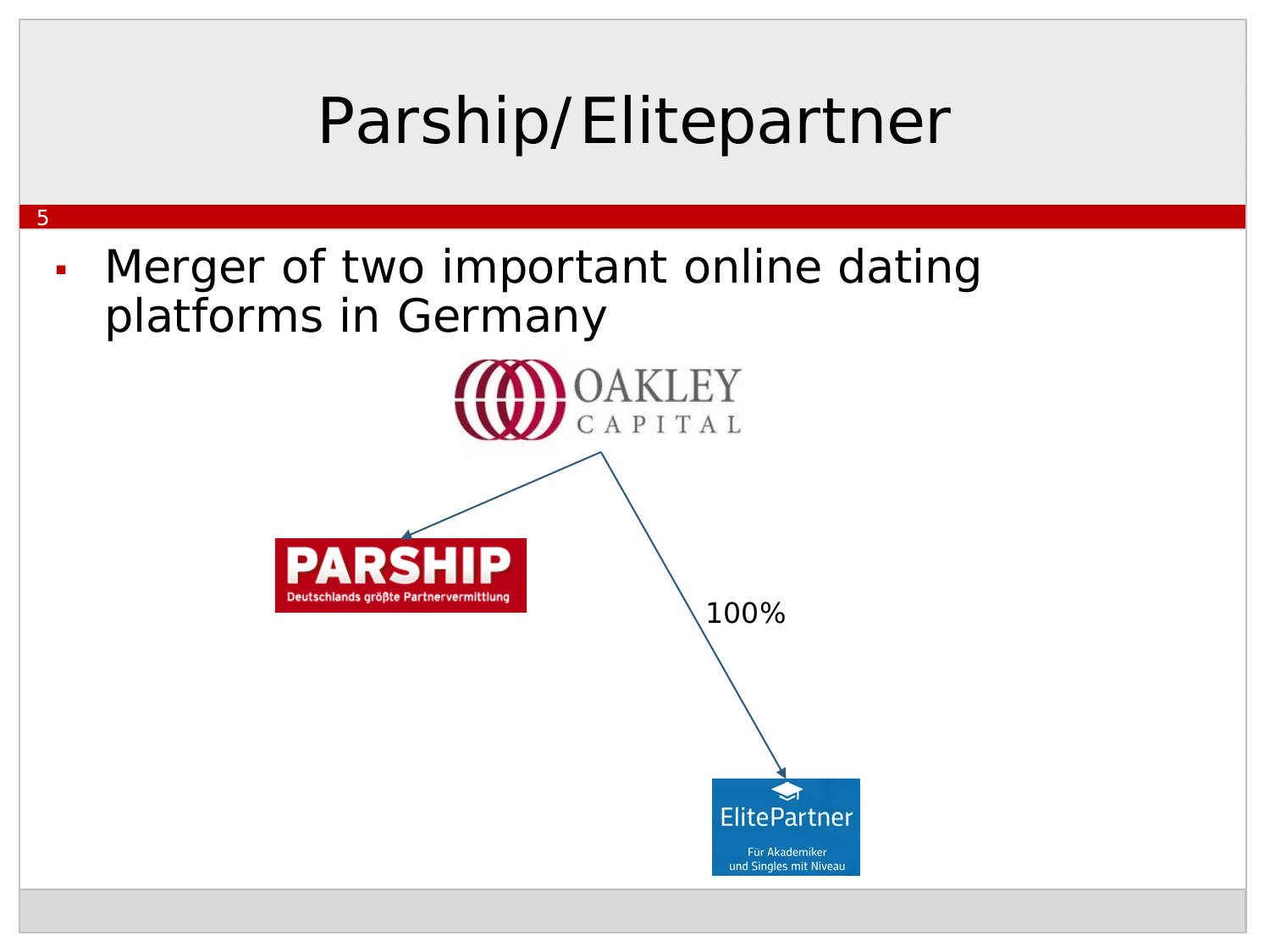#### Self-Presentation

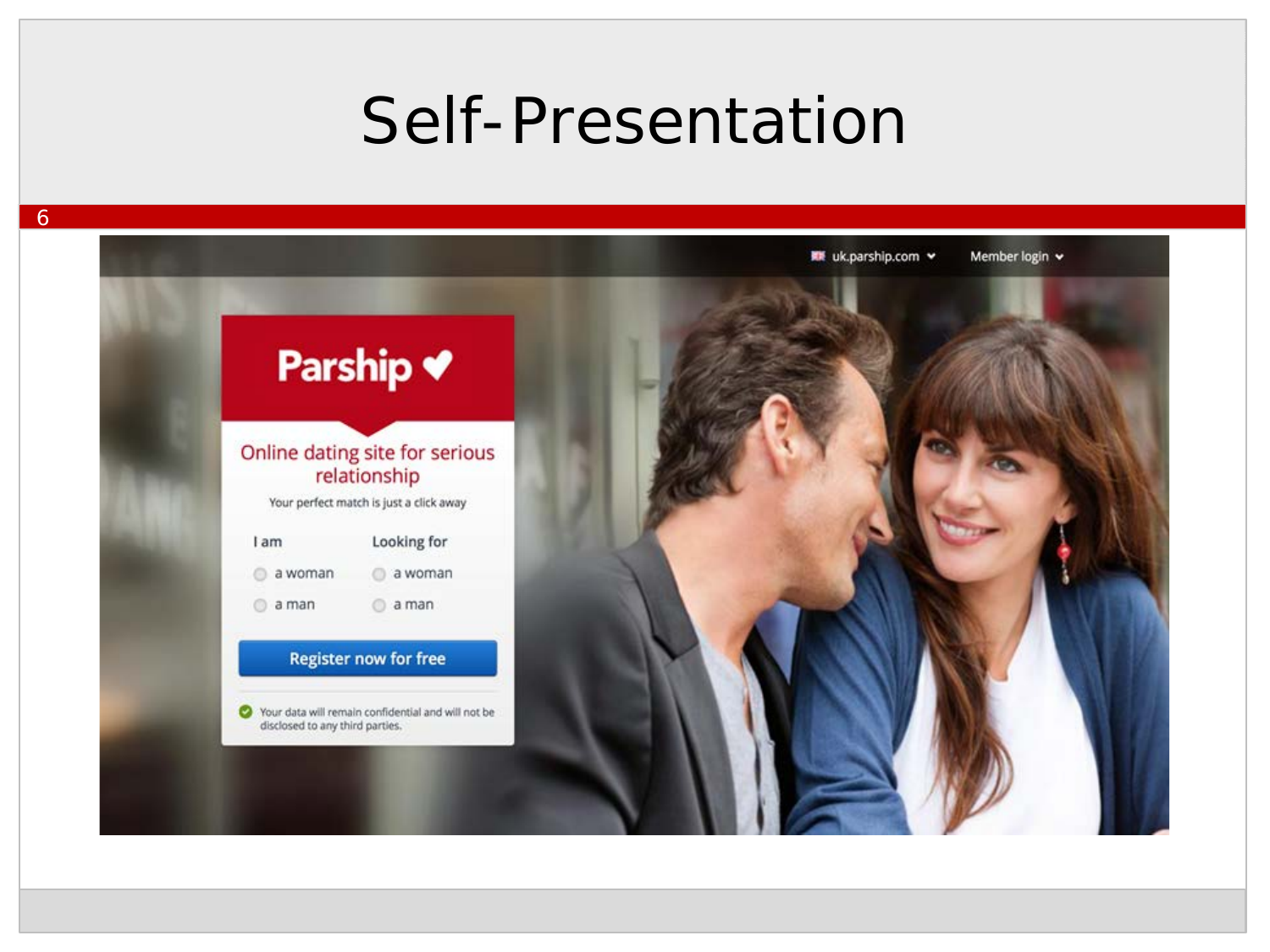#### Personality Test



7

Which arrangement intuitively appeals to you the most?



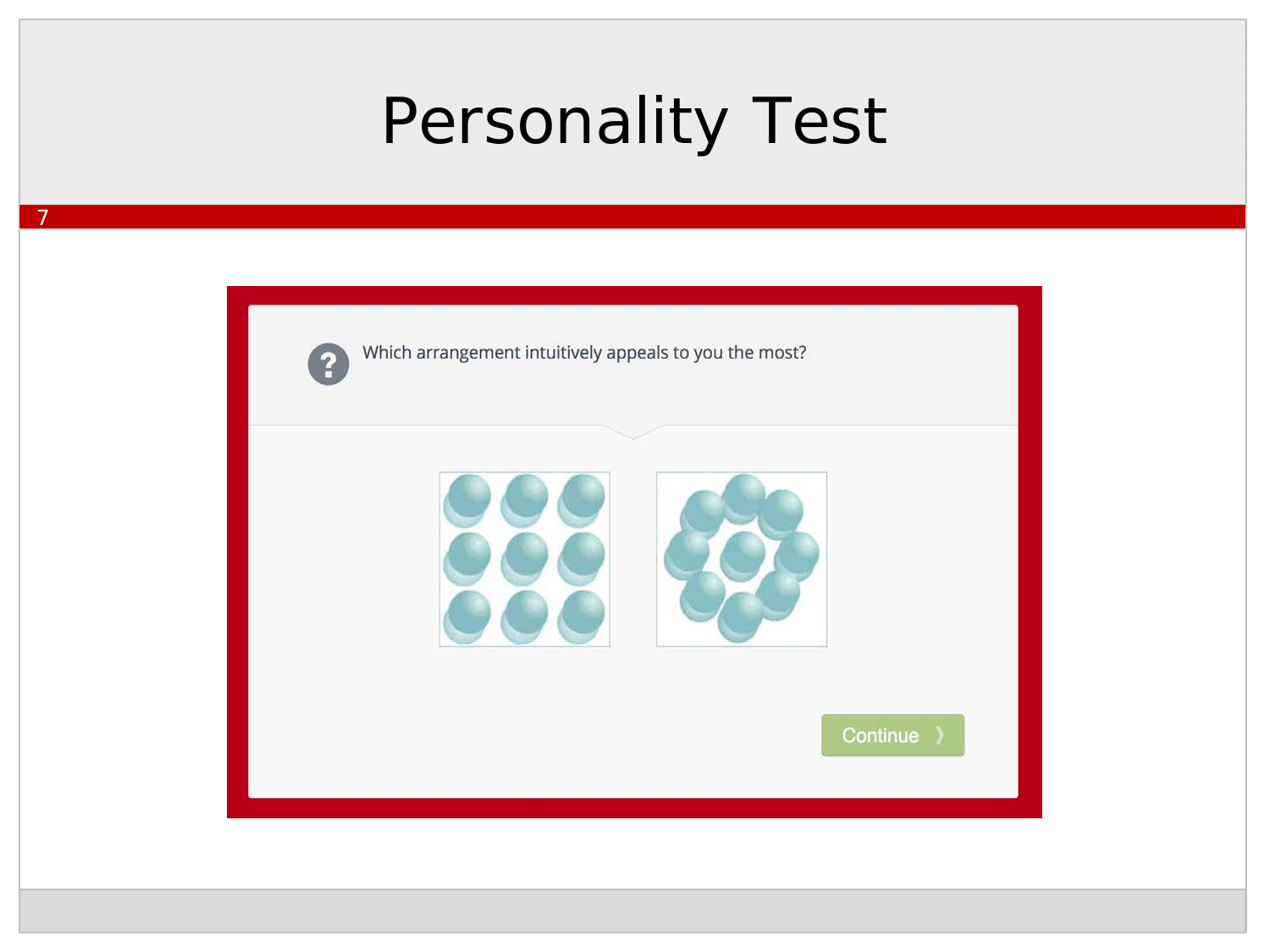#### Competitive Environment





SUGARDATERS®



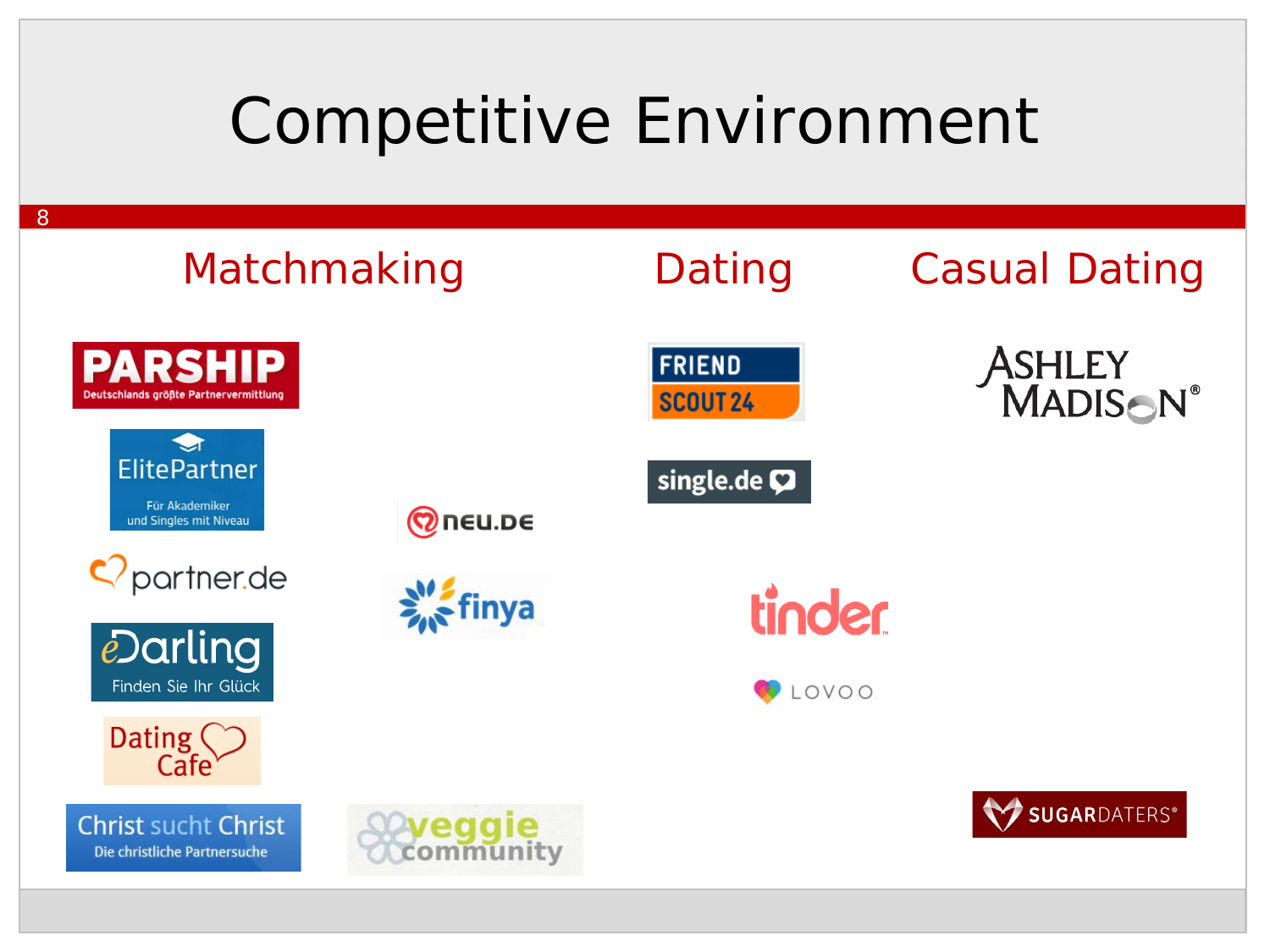## Platform Concept

- Multi-sided market ("platform") =
	- Intermediation service

- allowing for direct interaction
- **EXECT** between two or more distinct groups of users
- connected by indirect network effects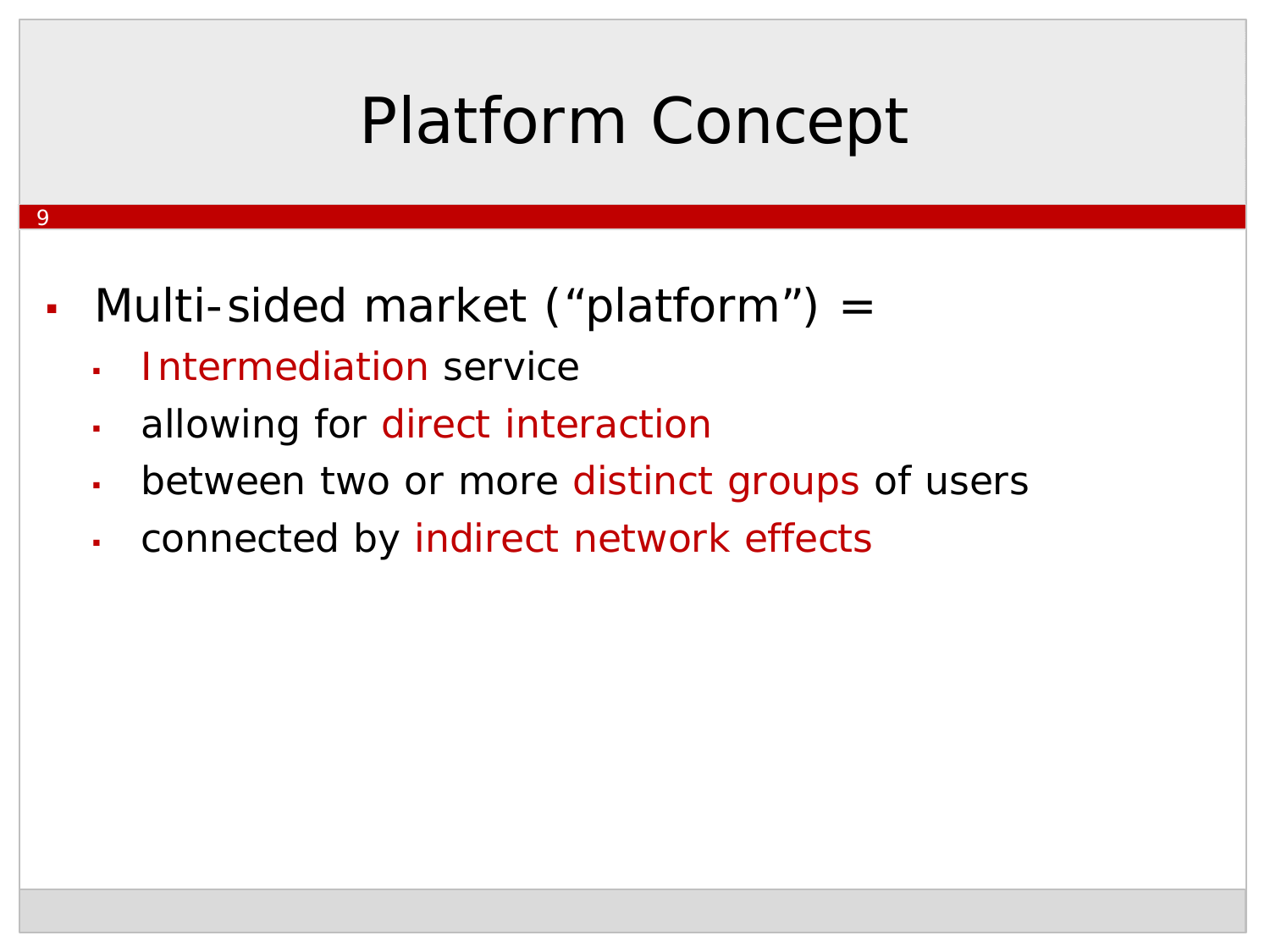#### Matching Platform

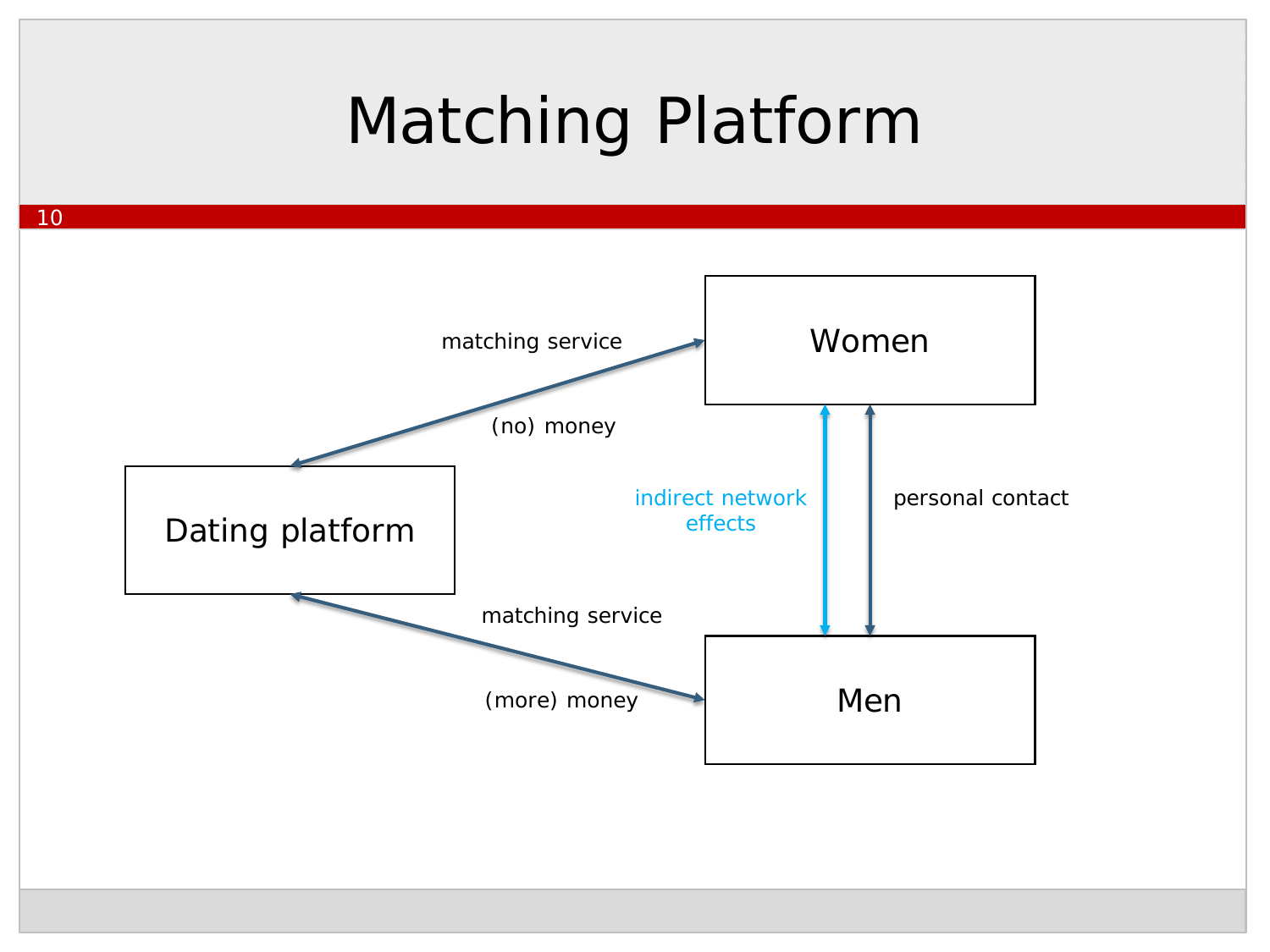#### Indirect Network Effects

- 11
	- Value of service for one user group depends on number of users of the other group .Il Facts. Ideal conditions for successful dating.

**SECOLUL** 

 $> 23.000$ 

new members each week

ew singles and partner suggestions

by day: Numerous opportunities

exactly the right partne

Total number of worldwide Parship

registrations

-> Internalizing strategy to balance group sizes



38%

success rate

Wonderful prospects of a shared

future: 38% of our Premium

Members find the right partner with

Parship.

Source: member survey performed at the

end of their Premium Membership

percentage of graduates

Well educated, multifacted,

attractive: with Parship you will find

a suitable counterpart.

Based on Information from active Premium

Members worldwide in October 2013

51%/49%

**Aale/Female distribution** 

Balanced gender distribution : the

ideal balance for your partner

search.

Information from active Premium Members

worldwide in October 2013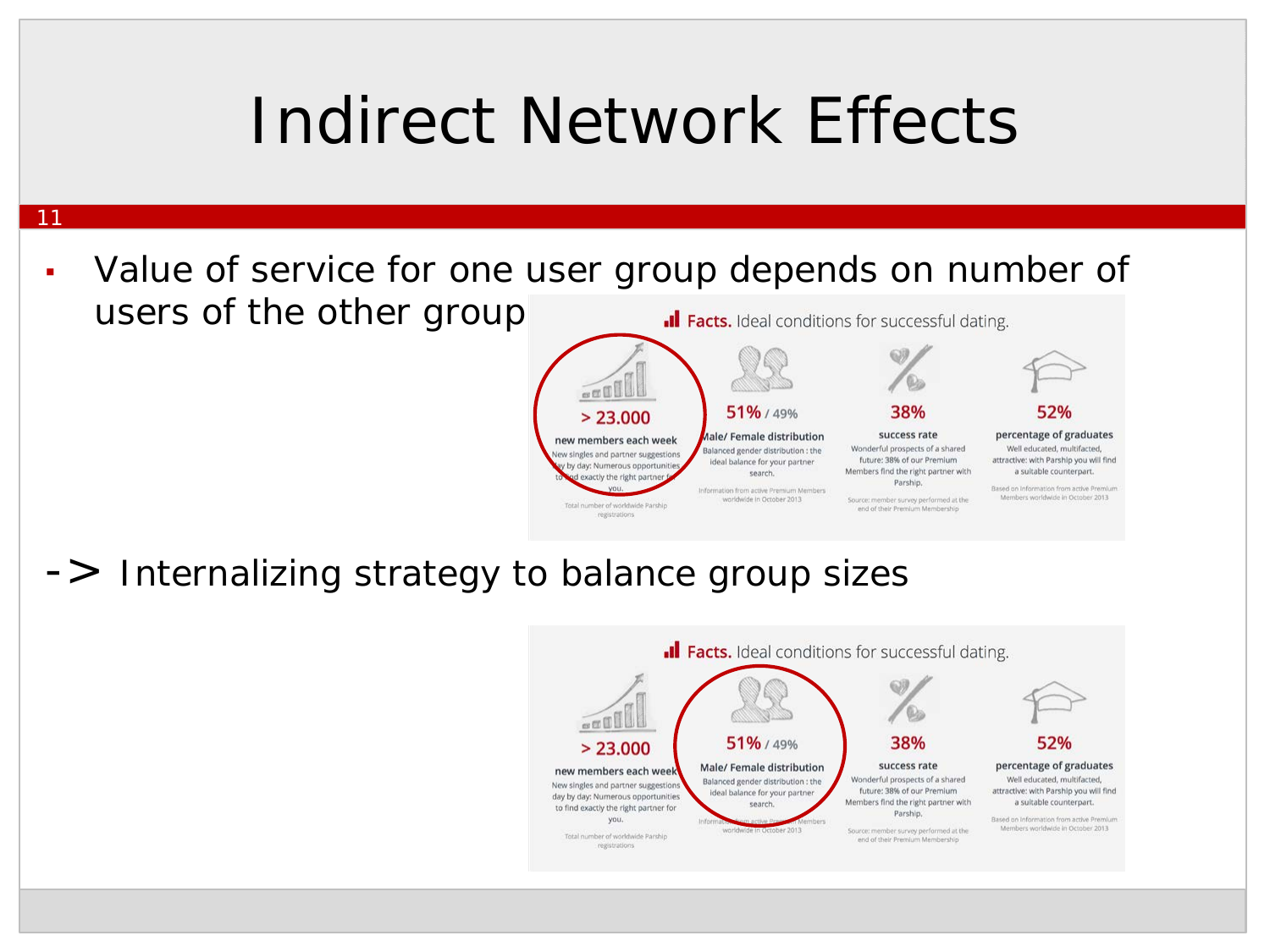## Relevant Market

▪ Market includes both market sides (matchmaking)

<u>12</u>

- **Both sides necessary for matchmaking,** identical substitutes
- Services that are free of charge must be taken into account
	- Ad financing or free of charge start ups are well known business cases in the internet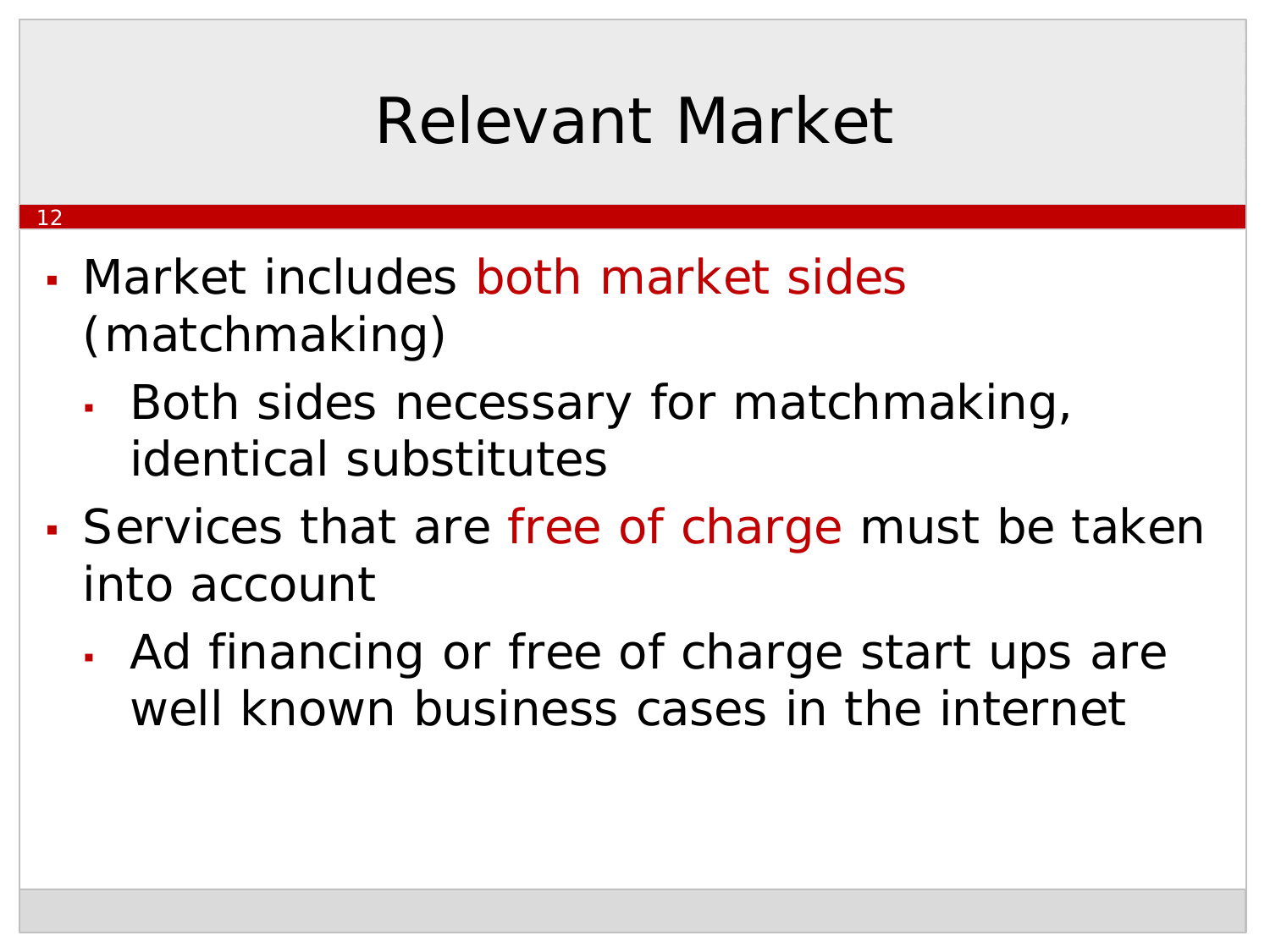## Relevant Market

• Usage information needed

<u> 13</u>

- User surveys widely available
- Parties are able to submit data
- According to survey at least matchmaking and dating belong to the relevant market
	- Demand side: unclear and heterogeneous preferences
	- Multi-homing for consistent purpose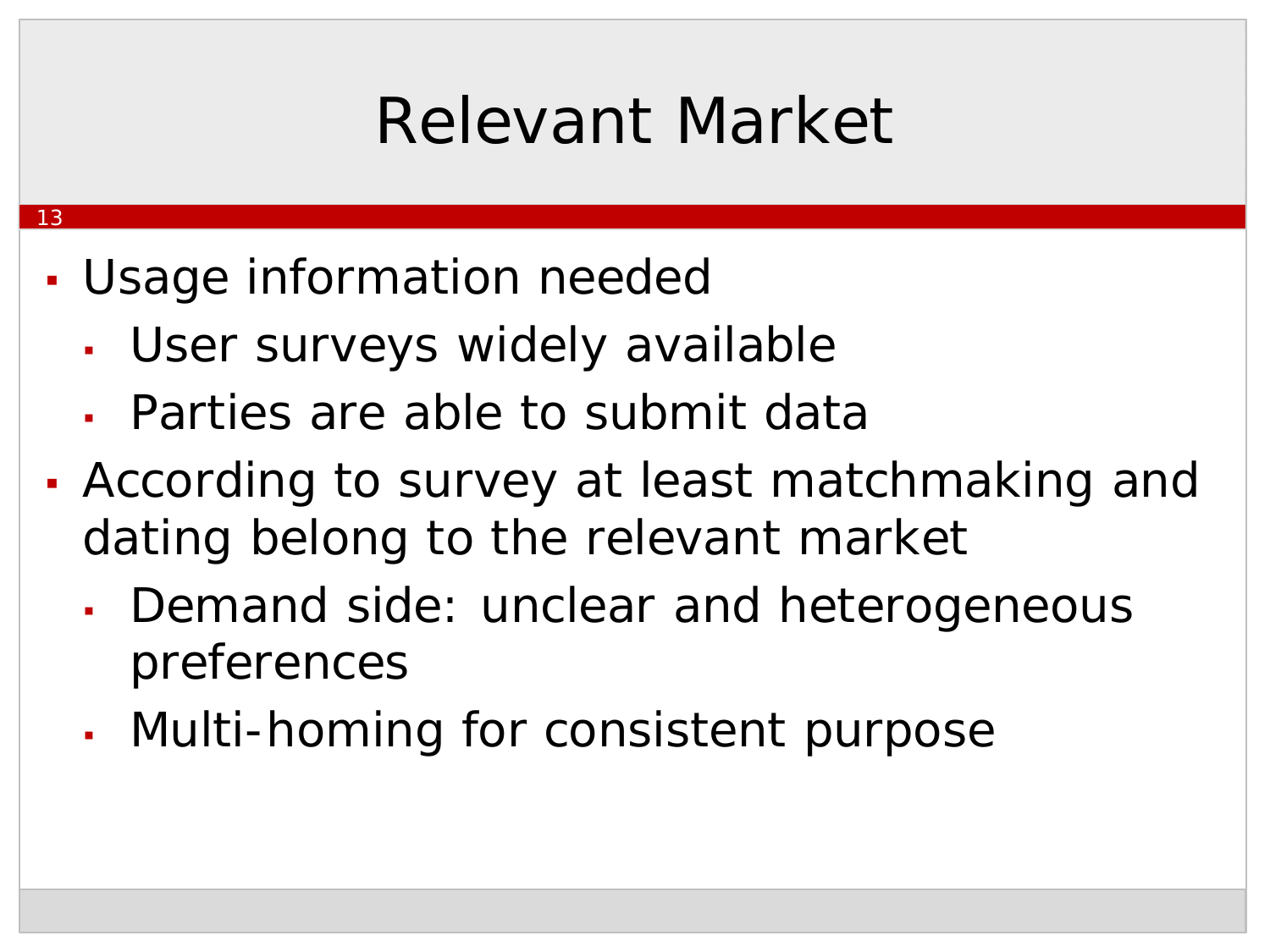# What is Tipping?

- **· Bilateral self-enforcing indirect network** effects
	- Tendency to concentration

- Worst case: leading to monopoly (tipping)
	- More value of platform due to high number of users attracts more users
	- Users increasingly leave competitors
	- Result: competitors exit the market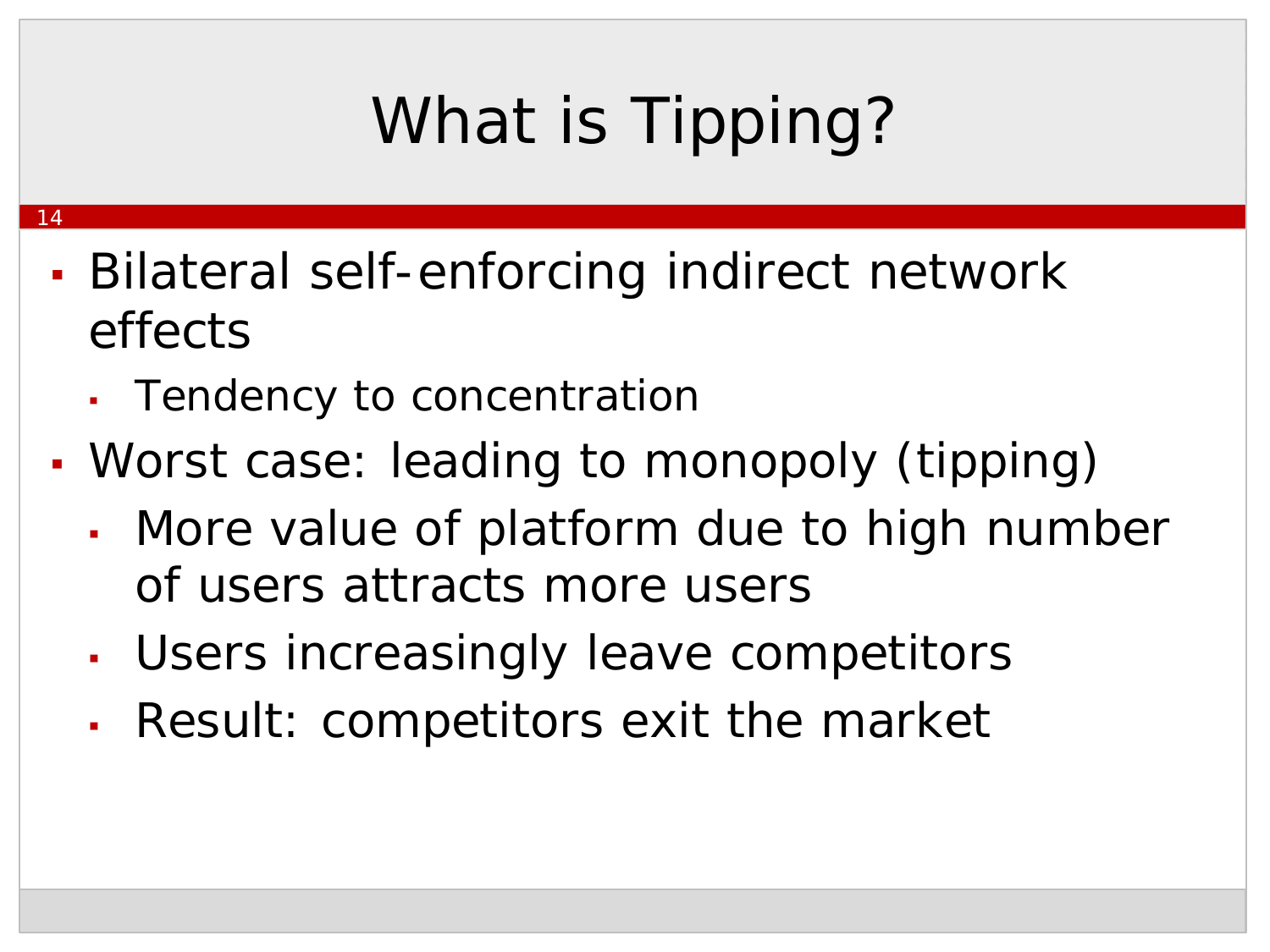#### Market Shares

- **Turnover-based market shares** 
	- Parship and ElitePartner are leading platforms having high market shares based on turnover
	- **But:** Turnover-based market shares neglect the competitive potential of ad-financed and free of charge platforms
- User-based market shares
	- Number of users play an important role for Internet businesses
	- User-based market shares of Parship and ElitePartner are lower
	- Mobile Apps such as Tinder have increasingly gained importance with respect to the number of users
	- But: Unclear if a high number of users leads to a sustainable monetarisation of the services
- **Therefore:** market shares only provide limited indications for competitive assessment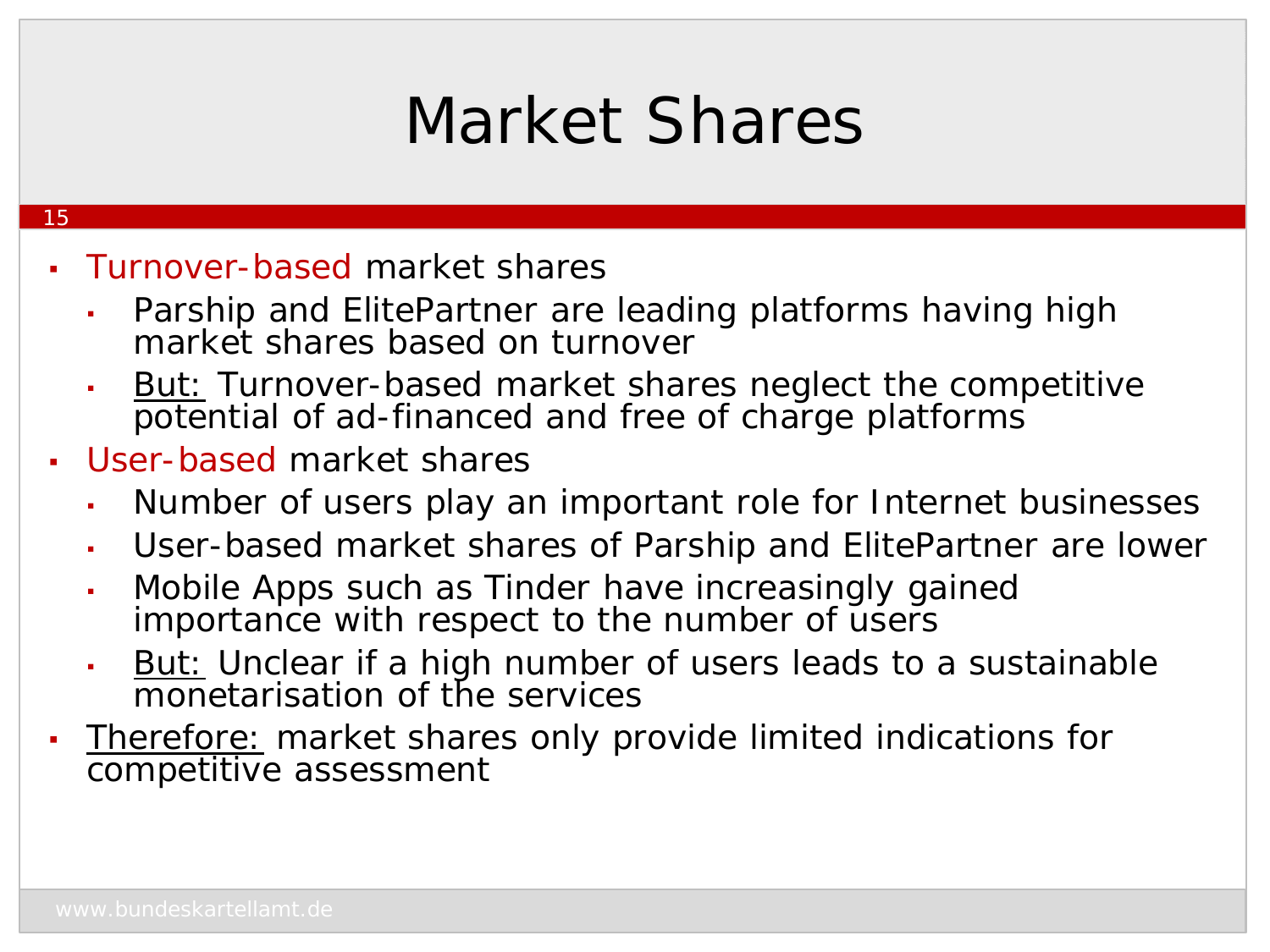# Market Tipping unlikely

- 16
- Online Dating: typical counteracting market conditions
	- Large number of dating platforms
	- Heterogeneous preferences and platform differentiation
	- **Predominant Multi-Homing behaviour of users**
	- Importance of new customers business (no lockin/installed base)
	- **internet dynamics: smartphone apps threaten desktop** business models – the entry of tinder.com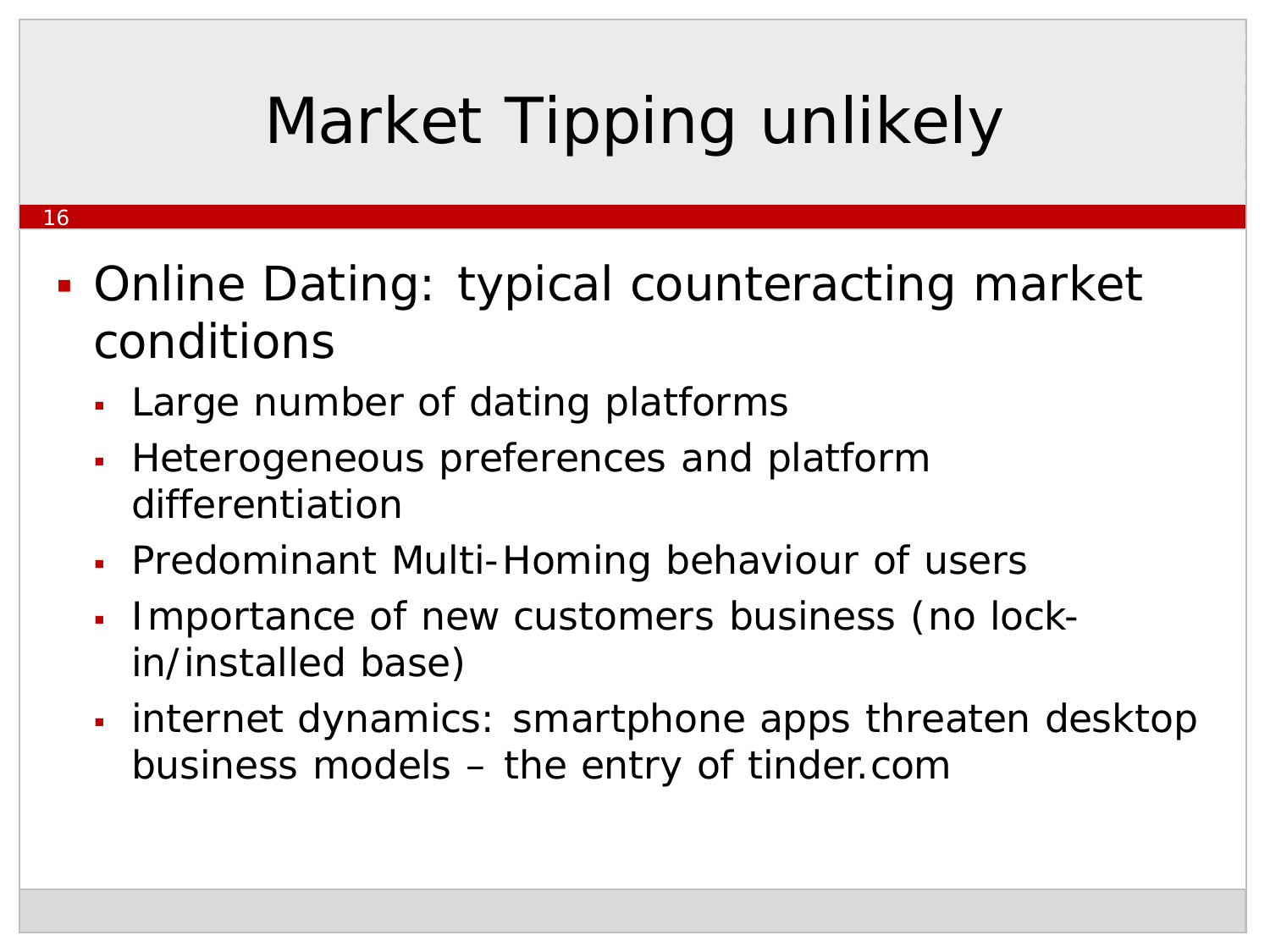#### No room for price increases

- 17
	- In theory, price increases are difficult in 2SM
- Additional demand-side aspects:
	- Customers are price-sensitive
	- Customers actively use free of charge platforms (which are not regarded to be less successful in matching)
- Additional demand-side aspects:
	- Substantial competition in innovation by mobile apps such as Tinder
	- Mobile apps are based on quick responses and location services
	- Business model of web-based dating platforms is under competitive pressure by mobile apps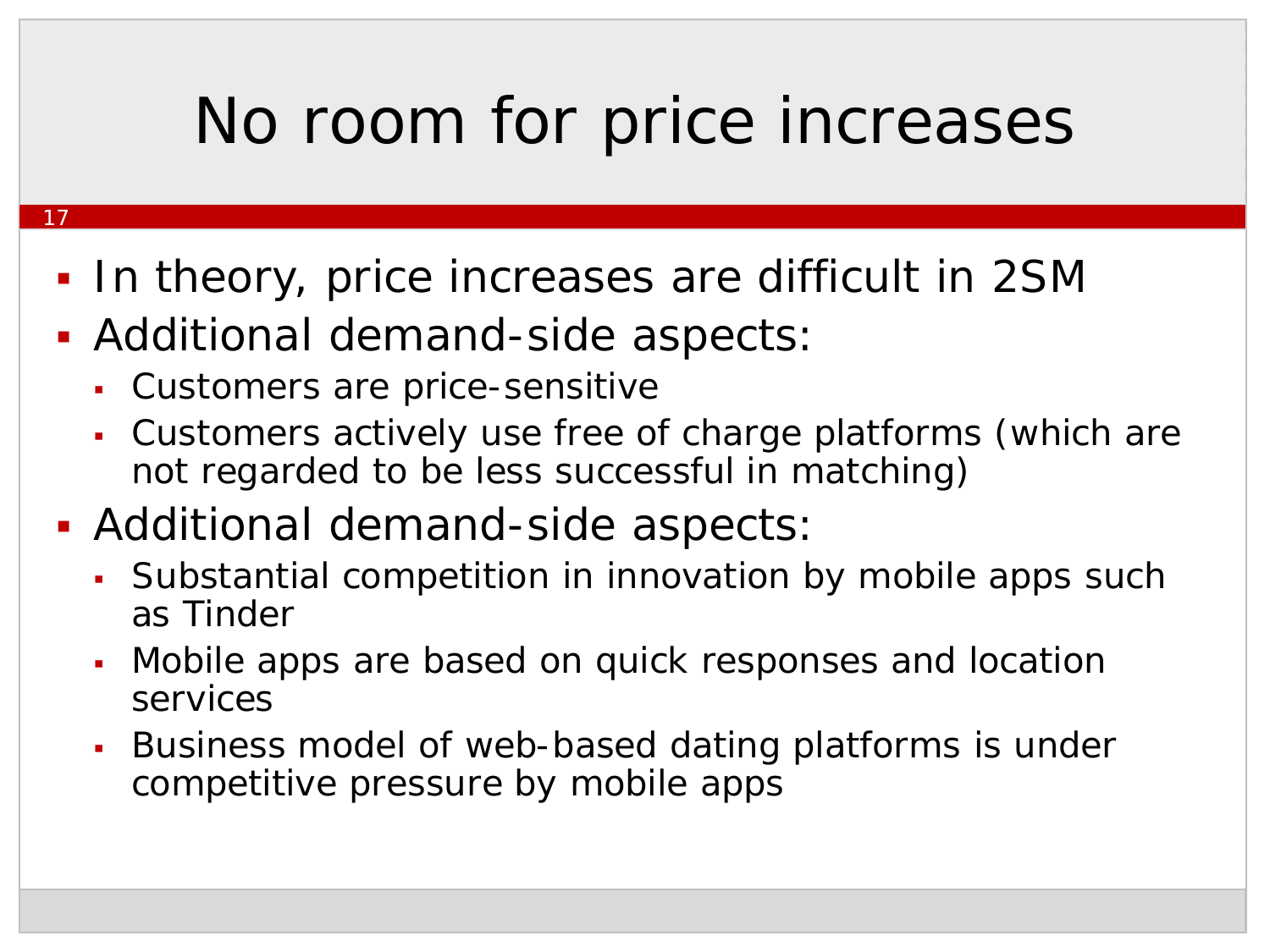#### Low barriers to entry

- **In theory, barriers to entry are higher on 2SM** because two sides must be brought on board
- Online Dating: counteracting factors must be regarded
	- Platform differentiation

- Internet-based marketing: Viral Marketing / word-ofmouth marketing /marketing in social networks
- Small user base may be sufficient for a regional rollout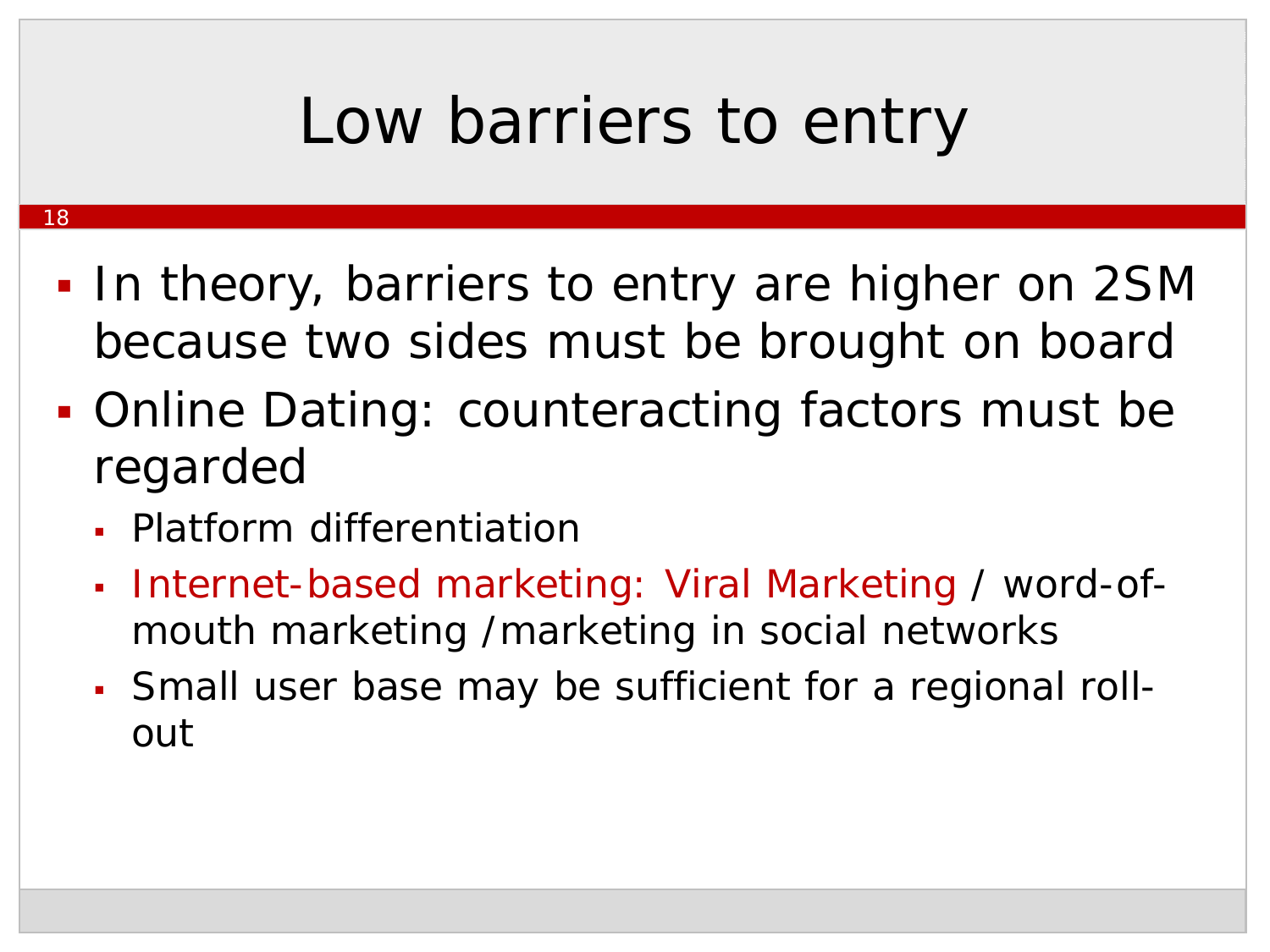#### Assessment

■ High market shares based on turnover

- **Online Dating is a multi-sided market with** indirect network effects
- **But: counteracting market conditions**
- **Result:** significant impediment of effective competition not to be expected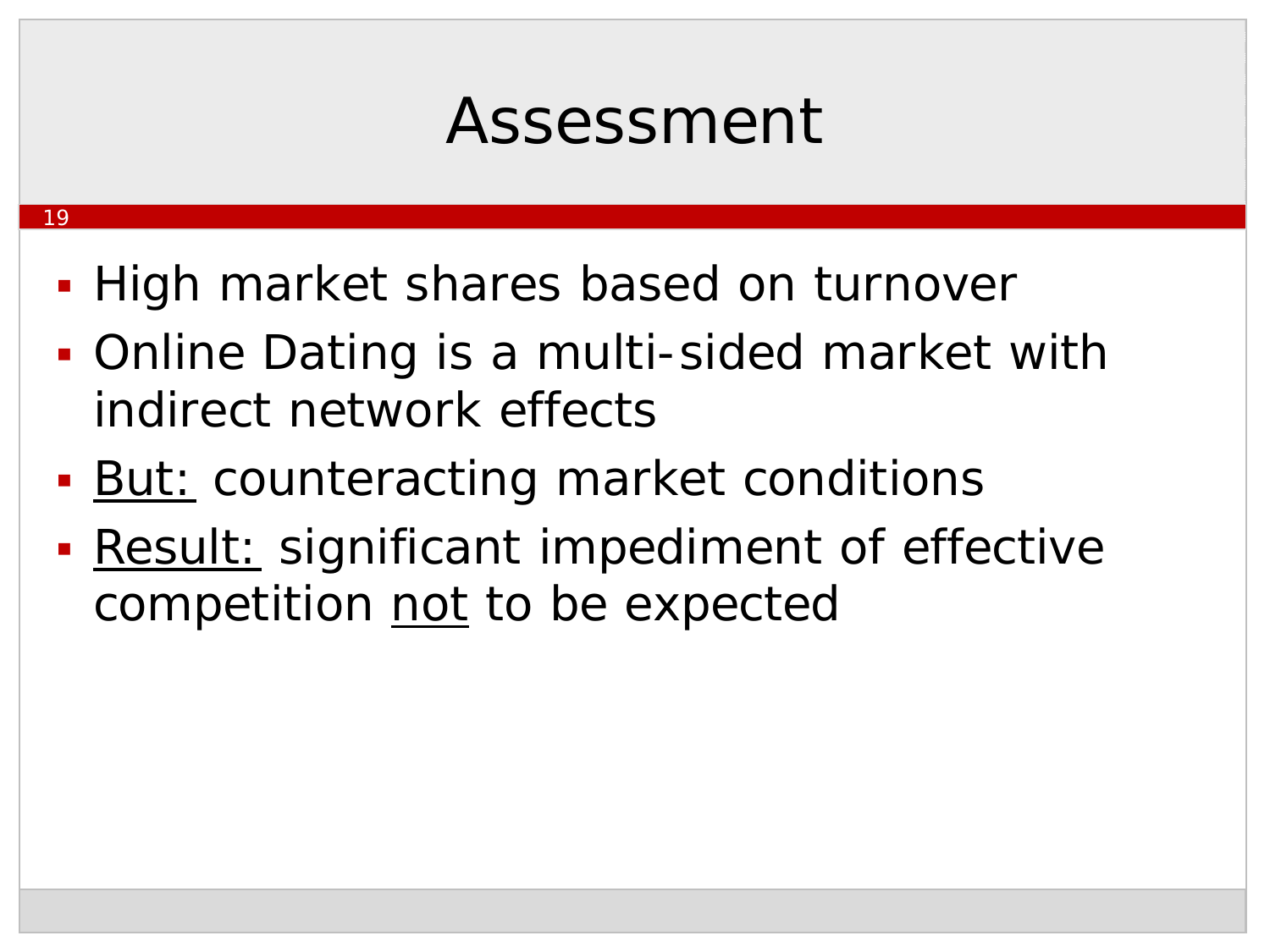## Amendment to Competition Law

- 20
	- **In 2017 amendment to Competition Law**
	- **Including TT recommendations:** 
		- Consideration of markets even when services are free of charge
		- Additional criteria for assessment of dominance in platform markets
		- Transaction value as an additional threshold for mergers